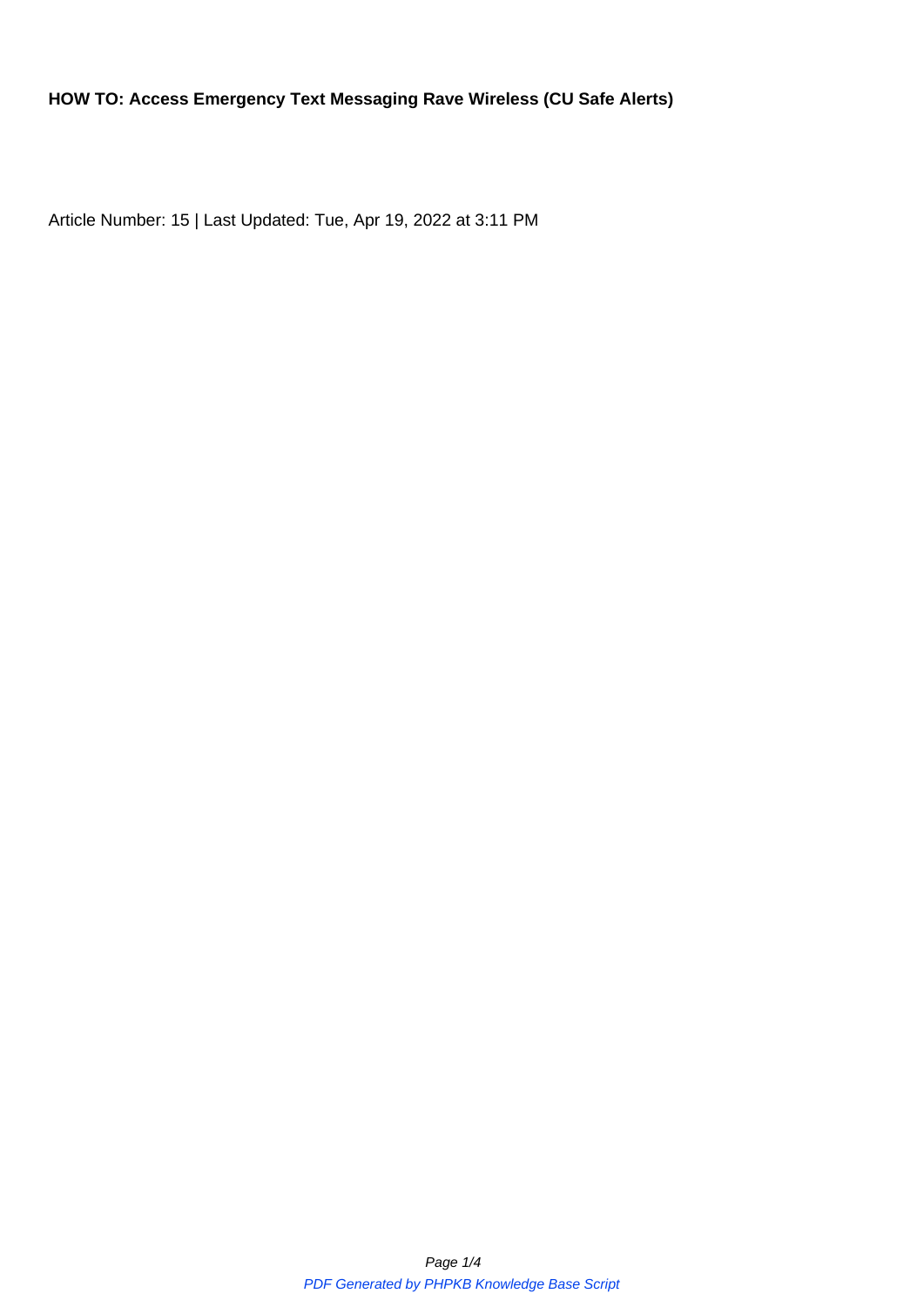The Rave Wireless System assists in alerting the Clemson campus of emergency situations that affect the campus. All Clemson University faculty, staff, and student email addresses receive emergency notifications through Rave Wireless. Â Â Clemson University strongly encourages all faculty, staff, and students to enter their mobile phone numbers for receipt of text messages as well. Additional safety measures are outlined on the CU Safety page at http://www.clemson.edu/CUSafety/. Questions about Rave Wireless should be directed to CUSAFETY-L@clemson.edu. **TO LOG IN:** 

The easiest way to access Rave Wireless is to visit http://www.getrave.com/login/clemson and follow the instructions provided. Note: Your Rave Wireless account is separate from your Clemson account and does not share the same password. A If you already have a Rave Wireless account but have A forgotten your password,  $\hat{A}$  it may be recovered by clicking **Forgot u[sername or password?](http://www.getrave.com/login/clemson)**  $\hat{A}$  below the login box. If you have never accessed Rave Wireless before, you must first create an account. This process is outlined below in the section entitled "Create an Account."  $\hat{A}$ 

**CREATE AN ACCOUNT** 1. If you do not have an account with Rave Wireless, you may create one by going directly to https://www.getrave.com/alerts/register/remoteAuthenticationForm.do. Â Â ORÂ

Click the **Register** A button to the right of the login on the front page. A

2. You will be pre[sented with a form asking for your account information](https://www.getrave.com/alerts/register/remoteAuthenticationForm.do) A description of each field is provided below:

**Registration EmailÂ** (required) - This is your *userid@clemson.edu* email address and will also be used as your Rave Wireless login.

**Password** (required) - This password will be used to access your Rave Wireless account.Â **Re-enter Password** (required) - You must enter your selected password again to verify that it is correct. **First nameÂ** (required)Â -Â Your first name.

**Last nameÂ** (required)Â Â -Â Your last name.Â

**Mobile Number** (optional) - This is the number you wish to receive text message alerts at. If no number is specified, you will not receive text-based alerts. This can be added later if desired.

**Re-enter Mobile NumberÂ** (optional) - If you entered a number into the Mobile Number field, you must re-type it to verify accuracy.  $\hat{A}$ 

Preferred Email (optional) -Â If you prefer that e-mail alerts be delivered to a different address than your Clemson account, you may enter that address into this field 3. Once you have completed filling in the registration form, you must read the Rave Terms and Conditions at the bottom and confirm agreement by selecting the  $\hat{A}$  **check** $\hat{A}$  box below it. Once you have completed the form, click 'Next'. 4. If you entered a mobile number for text alerts, Rave Wireless will ask you to confirm your mobile carrier. This is the company that provides you with mobile phone service. A NOTE: A If your carrier is not listed, you may specify it by clicking **My carrier is not listed**. A Selecting the wrong carrier may prevent you from receiving text alerts. 5. Once you have completed the initial registration process, Rave Wireless will send an email to your Clemson address. A This e-mail contains the link which is required to activate your account. Once you have received this message, you must**Â** click the provided link to proceed with your account setup. 6. In order to receive mobile updates, you must first verify your phone number by entering the four-digit code sent by text message to the number you provided. 7. Once you have completed this step, click **Finish**. Your account should now be ready to receive alerts. 8. Once logged in to your account, you should see a box entitled**A Groups**A which shows what alerts you are currently subscribed to. All emergency messages will be sent out via the Clemson University Broadcast channel. To ensure you have your messaging preferences set up correctly to receive these messages on your preferred device(s), verify that you see your email address and mobile phone listed under **My Account**.

**Note:** If you no longer wish to receive e-mail or text message updates, you may opt out by clicking on the **Edit** button $\hat{A}$  under the respective method of communication, and then you may delete the account by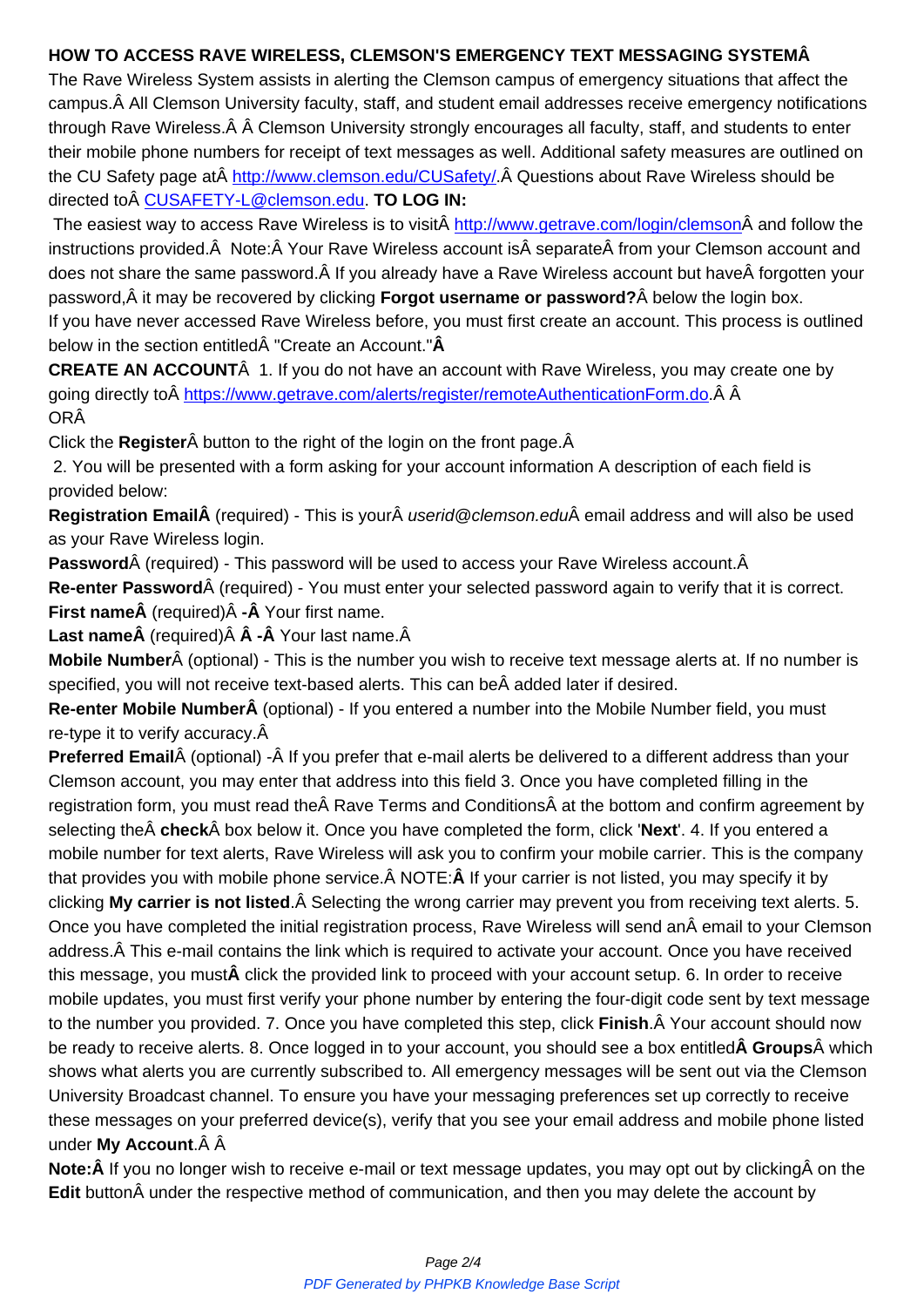consider adding these numbers to your contact list using the name "CU Safety" so that you'll be able to easily recognize alerts. A Text alerts can be stopped at any time by sending **STOP** A to either of the above numbers. **Potential Problems:Â** Not Receiving Text Message Alerts **Solution:Â** First, verify that you are signed up for emergency alerts by logging on to your Rave Wireless account and confirming that the button below **Alert me** by: Text displays 'Yes'. If it doesn't, clicking it will change it to the proper value. If you are still not receiving alerts, it may be because your mobile carrier is blocking the receipt of text messages from "shortcodes," which Rave Wireless uses. The numbers used are  $\hat{A}$  67283 $\hat{A}$  and  $\hat{A}$  226787. Contact your mobile service provider to have these numbers unblocked from your account. $\hat{A}$   $\hat{A}$